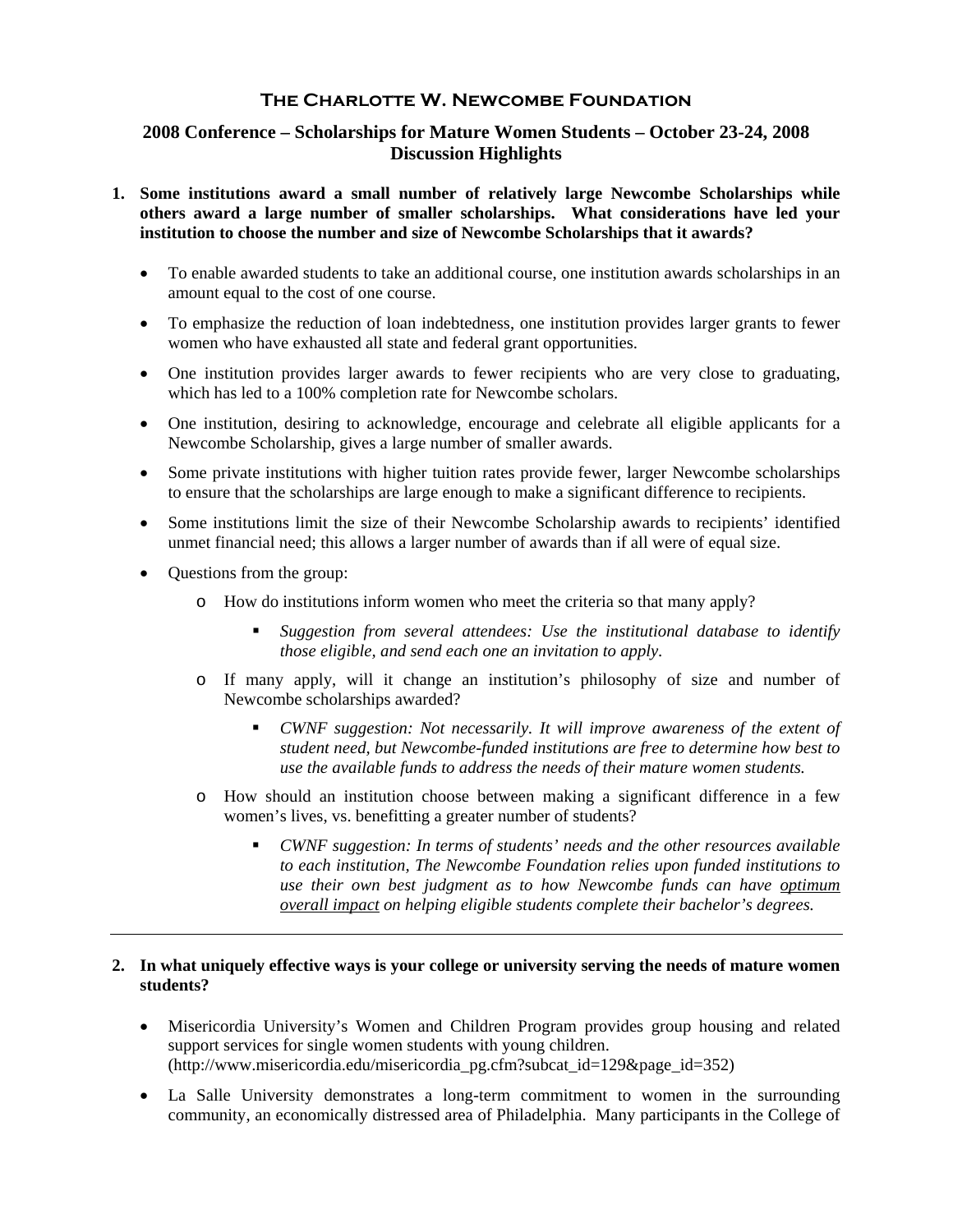Professional and Continuing Studies have had lifelong involvement in the community and look forward to working for its betterment after graduation.

- One institution provides child care on campus. Another reimburses students for one-half of the cost of eligible child care.
- Distance learning has become an option at many institutions. Questions remain about balancing the discipline and social networking of classroom attendance against the convenience of technology.

#### **3. What are some of the more challenging issues that you face when trying to evaluate the studentcandidates for Newcombe Scholarships?**

- Selection committees struggle to determine where the Newcombe money will have the most impact. In comparing two equally needy Scholarship candidates, it is difficult to choose between one who is clearly in need of the education offered by a college and one who appears to have more skills and thus may be more able to negotiate the academic world. Newcombe Foundation policy states (II.F.): "Among otherwise qualified candidates, preference for superior academic performance is encouraged."
- In computing eligibility for a Newcombe Scholarship against the Foundation's minimum 2.50 standard, there may be difficulty determining a meaningful GPA for students with many transfer credits (e.g., whether the GPA should include courses taken elsewhere ten years ago, or only those taken at the receiving institution). The Foundation does not stipulate how to compute the GPA. Each institution should determine how to interpret this criterion in good faith, toward the larger goal of selecting the most appropriate applicants for a Newcombe scholarship.
- The overall manageability of the selection process is an issue at some institutions. Some use criteria beyond those set by the Foundation (e.g., requiring a student to carry a course load of nine credits or maintain a GPA of at least 3.0 for the semester in which the scholarship is awarded).
- When standard financial forms do not accurately reflect information pertinent to the Newcombe Scholarship criteria, such as special circumstances causing financial need, some institutions include an essay and/or interview component in the selection process. Alternatively, a supplemental financial aid form that elicits information not considered on the FAFSA can be a practical tool in ascertaining critical financial data.

#### **4. How has your institution been successful in connecting former Newcombe Scholars with current Newcombe Scholars? What advantages does this provide?**

• Past Newcombe recipients can be tapped as mentors for current Newcombe scholars and as potential donors for the Newcombe Endowed Fund at the institution. The 50-year-old Mary I. Bunting Program at Douglass College of Rutgers University is a model of how alumnae and current students, many of them current and former Newcombe scholars, connect with each other. Bunting alumnae are also the main source of "match" contributors to the Newcombe Endowed Fund at Douglass.

(http://drc.rutgers.edu/index.php?page\_name=mary\_i\_bunting\_program)

 One institution offers a career workshop for Newcombe scholars once a year, inviting former Newcombe recipients to discuss their experience on a panel. "We underestimate their desire and appreciation of the scholarship; everyone we asked attended, and they were delighted to 'give back.'"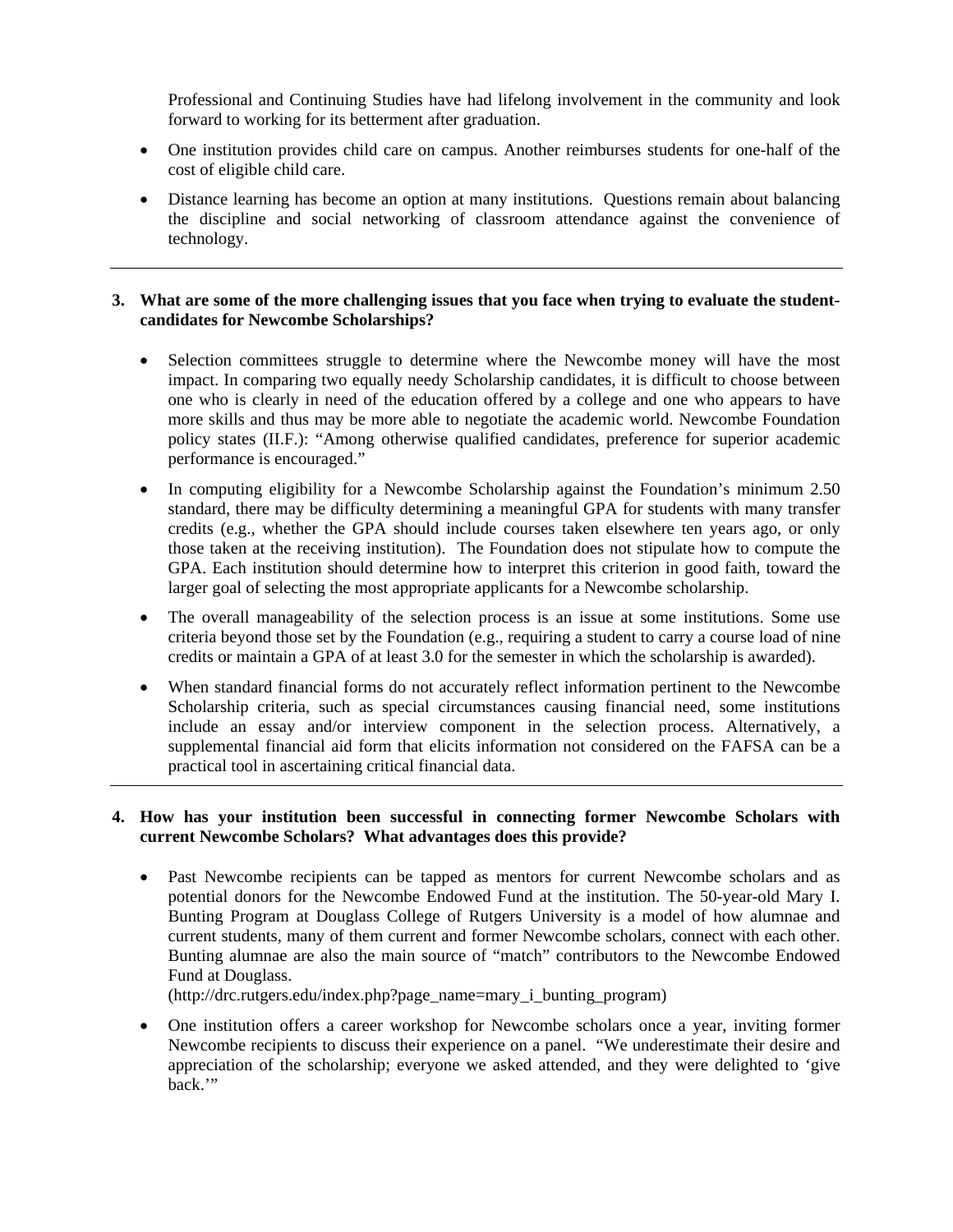## **5. What successful strategies has your institution developed to meet its endowment challenge matches?**

- More than one institution attempts to create a culture of responsibility, privilege, and gratitude around the Newcombe Scholarships, so that recipients see the scholarship as more than just financial assistance for a semester. "Charlotte W. Newcombe is real, and her legacy continues. Recipients have a personal responsibility to contribute to the next generation of mature women students."
- One institution has had some success in approaching women-owned businesses for donations.
- Appeal to Newcombe scholarship recipients who have graduated, welcoming gifts of all sizes.
- Include a letter from a current Newcombe recipient with the Development Office's appeal to donors.
- Appeal to adjunct faculty, Alpha Sigma (honor society) alums, foundations that support women's issues, and donors whose mothers or wives were returning women students.
- The Newcombe challenge can be used as leverage in approaching alums, offering them the opportunity to match with like-minded donors. The challenge can be used to galvanize a population of alums that has traditionally been overlooked.
- Reassure donors that "even small gifts will be matched, thus doubling your donation."
- The Newcombe Foundation encourages institutions to pursue research to evaluate the long-term impact of a Newcombe Scholarship on recipients, either via IR departments or faculty/student projects in appropriate courses. In addition to gathering information, this exercise can inspire potential donors to the institution's Newcombe Endowed Fund.

#### **6. What criteria would you suggest that the Newcombe Foundation use in evaluating the effectiveness of its** *Scholarships for Mature Women* **program?**

- The Foundation is very interested in institutions' efforts to measure both quantitative and qualitative outcomes of women who have received Newcombe scholarships. Separate funding for research is not available through the Foundation at this time.
- A recurrent question is, "How can we quantify the unquantifiable?" Note that the Newcombe Foundation is not trying to oversimplify the process. The fundamental question is "How should we think about the extent to which the Newcombe Scholarships for Mature Women Students program has positive impacts on recipients?
- A potential indicator: graduation/retention rate. It would be important to analyze such data in a statistically relevant way. Mature adult students often do not finish a bachelor's degree in a prescribed time period, but a delay in completing the degree does not necessarily mean that a recipient's scholarship was ineffective.
- A potential indicator: reduction of debt burden. One institution requires recipients to use Newcombe scholarships to begin paying back student loans.
- A potential indicator: numbers of children of Newcombe Scholars who plan to attend college, are in college, or have graduated from college.
- An idea: Invite a Ph.D. candidate to develop a research tool that can be used to measure (quantitatively and qualitatively) the effects of a woman's receiving a Newcombe scholarship.
- An idea: \$1,200 science scholarship at Towson requires that recipient agree to be followed throughout his/her career. Recipients report that they enjoy talking about their successes.